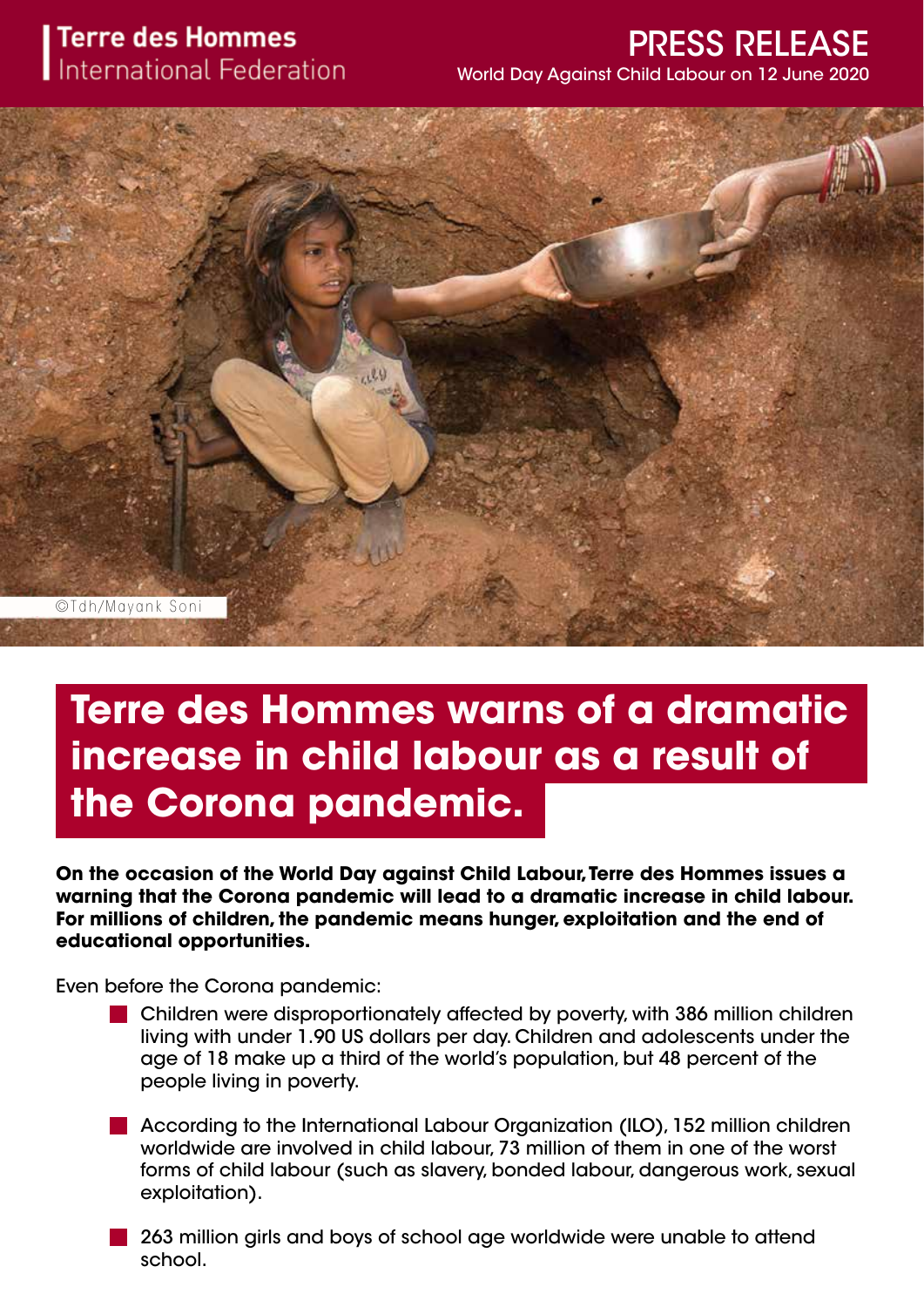Although there is still no global overview of the number of children who have to work during and after the lockdowns, the United Nations estimates that an additional 66 million children are at risk of extreme poverty as a result of the Corona pandemic.

Terre des Hommes warns that the economic crisis resulting from the Corona pandemic will force several million children worldwide into exploitative working conditions.

Children who are already disadvantaged are particularly at risk: poor and neglected children, street children, girls, refugee children and children of migrants, children in crisis regions and children without parental care.

Terre des Hommes partner organisations are reporting a visible increase in child labour in many countries in Africa, Asia and Latin America. In large cities there are more children who are begging. On plantations and farms, schoolage children work with their parents and sell vegetables or fruit in the streets. In the Philippines, the demand for children are forced into sexual exploitation online is increasing. Europol reports that overall the demand for child sexual abuse material on the internet has increased since the beginning of the lockdowns.



In India, the country with the highest number of child workers (in absolute figures), the situation is precarious. Families are being pushed into further poverty by the lockdown and children are bearing the brunt - for example, families, especially from discriminated groups, are having to turn to unscrupulous money lenders where, often, the child of the family has to work to pay off the debts.

According to UNESCO, 1.5 billion students in 188 countries were unable to attend school during lockdowns in May. The school closures acutely contribute to malnutrition and hunger as many children are losing the most important and often only daily meal. According to the World Food Programme, at least 365 million children are currently affected.